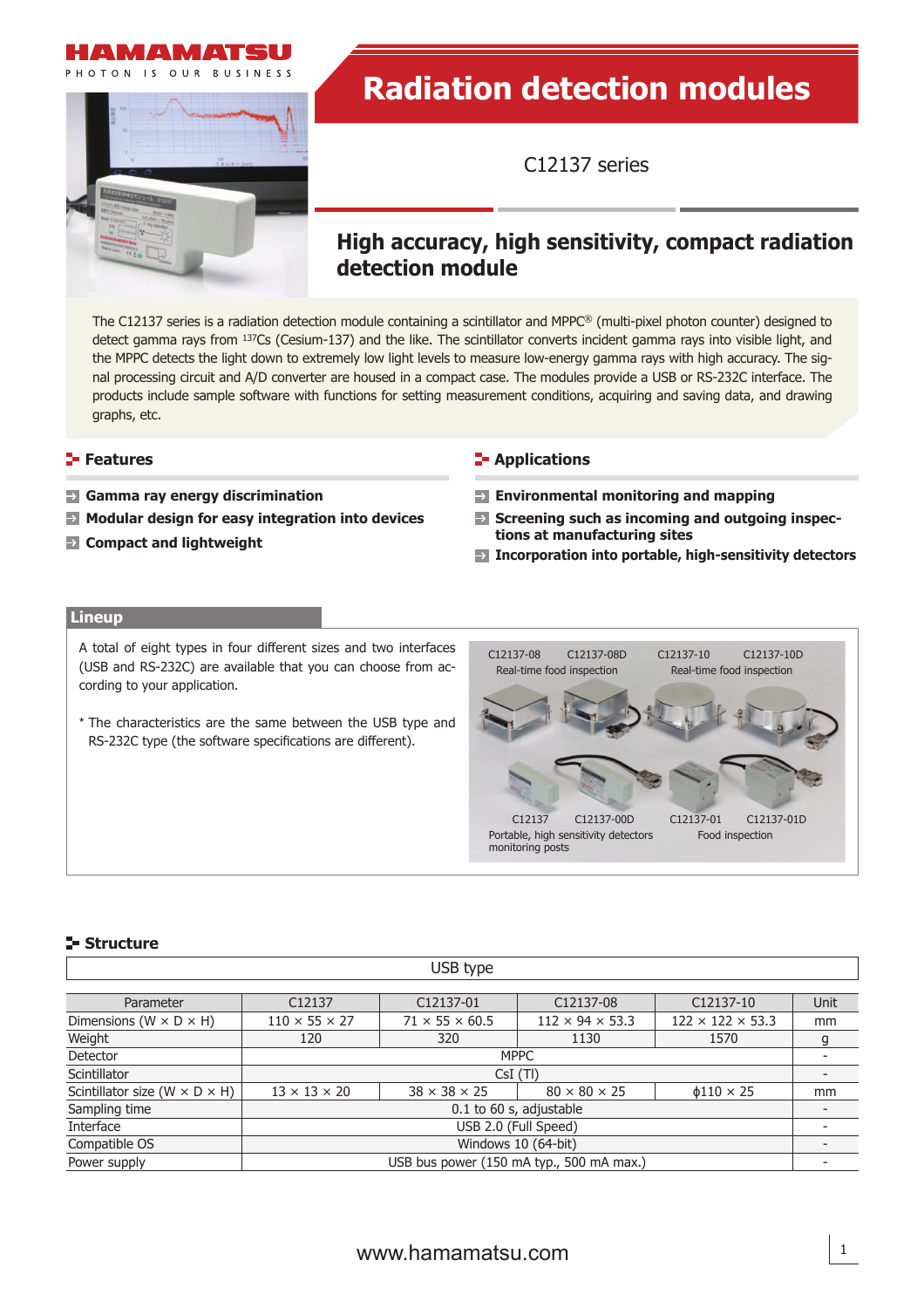|                                                    |                           | RS-232C type               |                                 |                              |             |
|----------------------------------------------------|---------------------------|----------------------------|---------------------------------|------------------------------|-------------|
|                                                    |                           |                            |                                 |                              |             |
| Parameter                                          | C12137-00D                | C12137-01D                 | C12137-08D                      | C12137-10D                   | <b>Unit</b> |
| Dimensions ( $W \times D \times H$ ) <sup>*1</sup> | $110 \times 55 \times 27$ | $71 \times 55 \times 60.5$ | $112 \times 94 \times 55.6$     | $122 \times 122 \times 55.6$ | mm          |
| Weight                                             | 160                       | 360                        | 1170                            | 1610                         | g           |
| Detector                                           |                           |                            | <b>MPPC</b>                     |                              |             |
| Scintillator                                       |                           | CsI(TI)                    |                                 |                              |             |
| Scintillator size (W $\times$ D $\times$ H)        | $13 \times 13 \times 20$  | $38 \times 38 \times 25$   | $80 \times 80 \times 25$        | $\phi$ 110 $\times$ 25       | mm          |
| Sampling time                                      |                           |                            | 1 to 60 s, adjustable           |                              |             |
| Interface                                          |                           | RS-232C (EIA-232-E)        |                                 |                              |             |
| Bit rate                                           |                           |                            | 115200                          |                              | bps         |
| Power supply                                       |                           |                            | +5 V (200 mA typ., 500 mA max.) |                              |             |

\*1: Excluding the cable and connector

#### **Absolute maximum ratings**

| Parameter             | C12137/-00D    | C12137-01/-01D | C12137-08/-08D | C12137-10/-10D | Unit   |
|-----------------------|----------------|----------------|----------------|----------------|--------|
| Operating temperature | $-10$ to $+50$ |                | 0 to +40       |                | $\sim$ |
| Storage temperature   | $-20$ to $+50$ |                | $-10$ to $+50$ |                | $\sim$ |

Note: Exceeding the absolute maximum ratings even momentarily may cause a drop in product quality. Always be sure to use the product within the absolute maximum ratings.

#### **Electrical and optical characteristics (Typ. unless otherwise noted)**

| Parameter                        | Condition                                                                                              | C12137/-00D     | C12137-01/-01D | C12137-08/-08D | C12137-10/-10D | Unit          |
|----------------------------------|--------------------------------------------------------------------------------------------------------|-----------------|----------------|----------------|----------------|---------------|
| Counting efficiency min.         | $ ^{137}$ Cs, 0.01 µSv/h                                                                               | 40              | 400            |                | 2000           | cpm           |
| Energy range                     |                                                                                                        |                 | $0.03$ to 2    |                | $0.06$ to $2$  | MeV           |
| Energy resolution                | $ ^{137}$ Cs, 662 keV                                                                                  |                 | 8.5            |                | 10             | $\%$          |
| Measurement range<br>(dose rate) | <sup>137</sup> Cs, 662 keV <sup>*2</sup><br>The lower limit depends on<br>the environmental radiation. | $0.01$ to $100$ | $0.001$ to 10  | $*3$           |                | $\mu$ Sv/h    |
| Measurement error                | Excludes attenuation<br>(caused by the shield) and<br>counting fluctuations                            |                 | ±20            | $*3$           |                | $\frac{0}{0}$ |

\*2: Measurement range of these products is defined by 137Cs. When detecting environmental radiation that mainly consists of low energy radiation, the maximum measurement value will be approx.  $1/3$  to  $1/2$  of this figure.

\*3: C12137-08/-08D/-10/-10D do not perform conversion into dose rate using the G(E) function.

#### **Block diagram (C12137)**



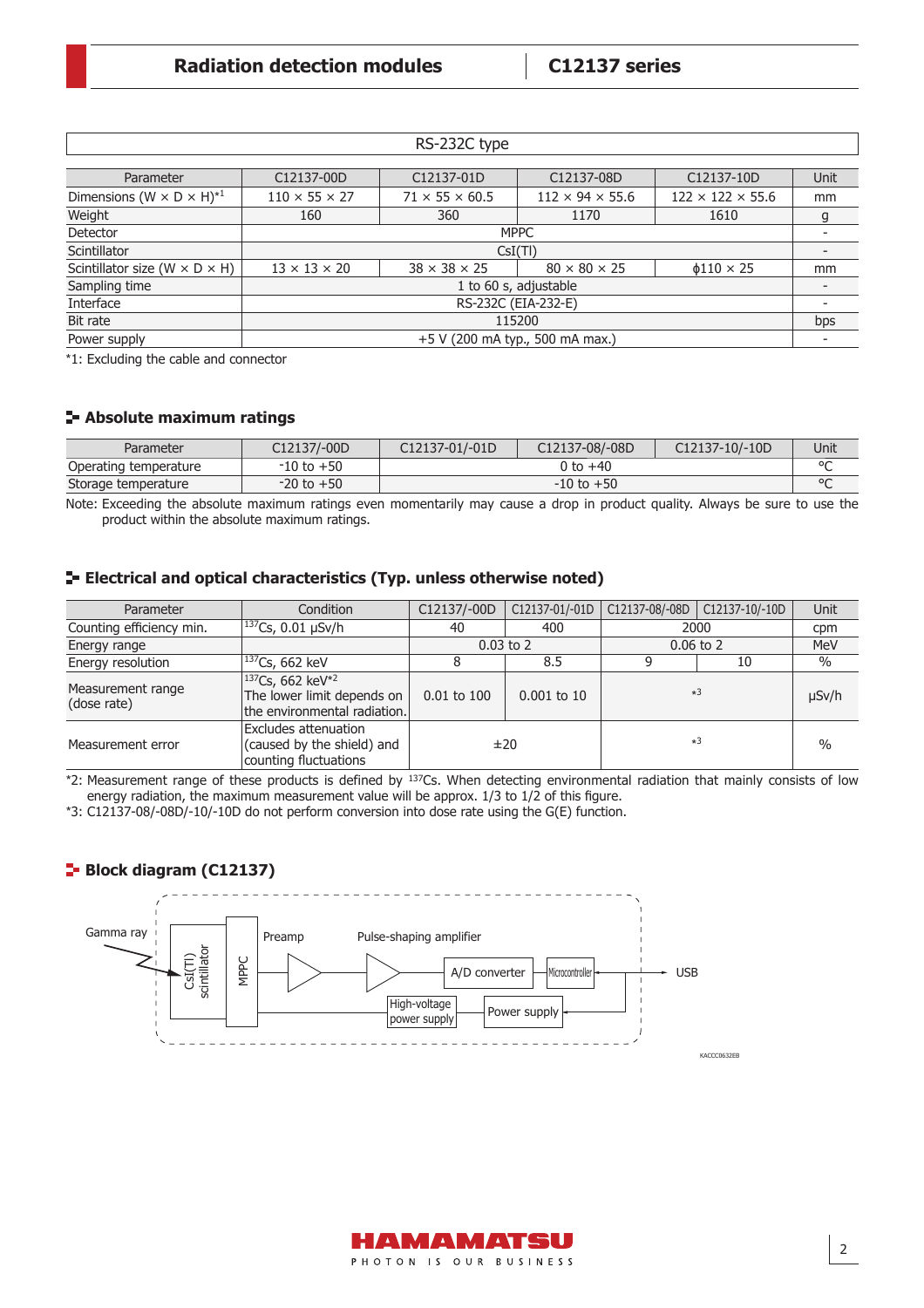Radiation detection modules incorporating a compact and high-gain MPPC offer the following features:

### Feature **() 1** Detection of low energy gamma rays (down to 30 keV)<sup>\*4</sup> and energy discrimination

The C12137 series can acquire energy spectra and therefore can perform energy discrimination. 137Cs is known to decay while emitting gamma rays at energies around 662 keV and 32 keV. The C12137/-01 can determine whether gamma rays is from 137Cs by acquiring the energy spectrum from the low-energy gamma rays at around 30 keV. As the gamma rays become lower in energy, the level of light emitted by the scintillator weakens. However, the Radiation detection module, which uses a high sensitivity MPPC, is able to detect gamma rays over a wide range from low-energy gamma rays around 30 keV up to about 2 MeV.\*<sup>5</sup>

The low-light-level detection performance of high gain MPPCs also contributes greatly to reducing the measurement time. To reduce the measurement time, the scintillator capacity must be increased to improve the detection efficiency. However, as the scintillator capacity is increased, the level of light that reaches the photosensor is attenuated inside the scintillator, and the lower limit of detection degrades accordingly. This makes it more difficult to detect low energy gamma rays. The MPPC offers higher gain than the PIN photodiode or APD and makes low-lightlevel detection possible. Even when it is combined with a large capacity scintillator, low-energy gamma rays can still be measured.

\*4: The lower limit of the energy range of the C12137-08/-10 is 60 keV. \*5: C12137/-01

# Feature 02 **Easy integration in devices**

#### Since the radiation detection module includes a scintillator, photosensor (MPPC), signal processing circuit, interface circuit, and the like in a small case, it can easily be incorporated into portable measuring instruments and in-line measuring instruments.

In the C12137 series, the photosensor MPPC is a small, thin type. The MPPC takes up a small portion of the entire space: the space is predominantly is taken up by the scintillator. This shows that even though the radiation detection module is small, it can provide high photon detection efficiency. Because the radiation detection module is compact, it is advantageous in applications where the radiation dose from the object under measurement is minute. Such applications include inspection of food and beverages. In these types of applications, the periphery of the detector must be covered with lead to eliminate the effects of environmental radiation. Because the radiation detection module is compact, the amount of used lead can be reduced, which in turn reduces the volume and weight of the entire device.



# Feature 03 **Superb temperature stability**

The level of emitted light by the scintillator due to incident gamma rays and the photosensor sensitivity are temperature dependent. This temperature dependence causes a shift in the detected energy when the ambient temperature changes even when gamma rays with the same energy are incident and ultimately causes measurement errors and interferes with radionuclide identification. The gamma ray detector unit of the C12137 series employs a structure with high temperature stability as well as a temperature-compensation circuit, which exhibits excellent temperature stability even when the temperature changes drastically. The graph below illustrates the detected energy shift of the C12137 in response to ambient temperature changes. The temperature stability is  $\pm 5\%$  max. in the ambient temperature range of 0 to  $+50$  °C.



HANMANIATSU PHOTON IS OUR BUSINESS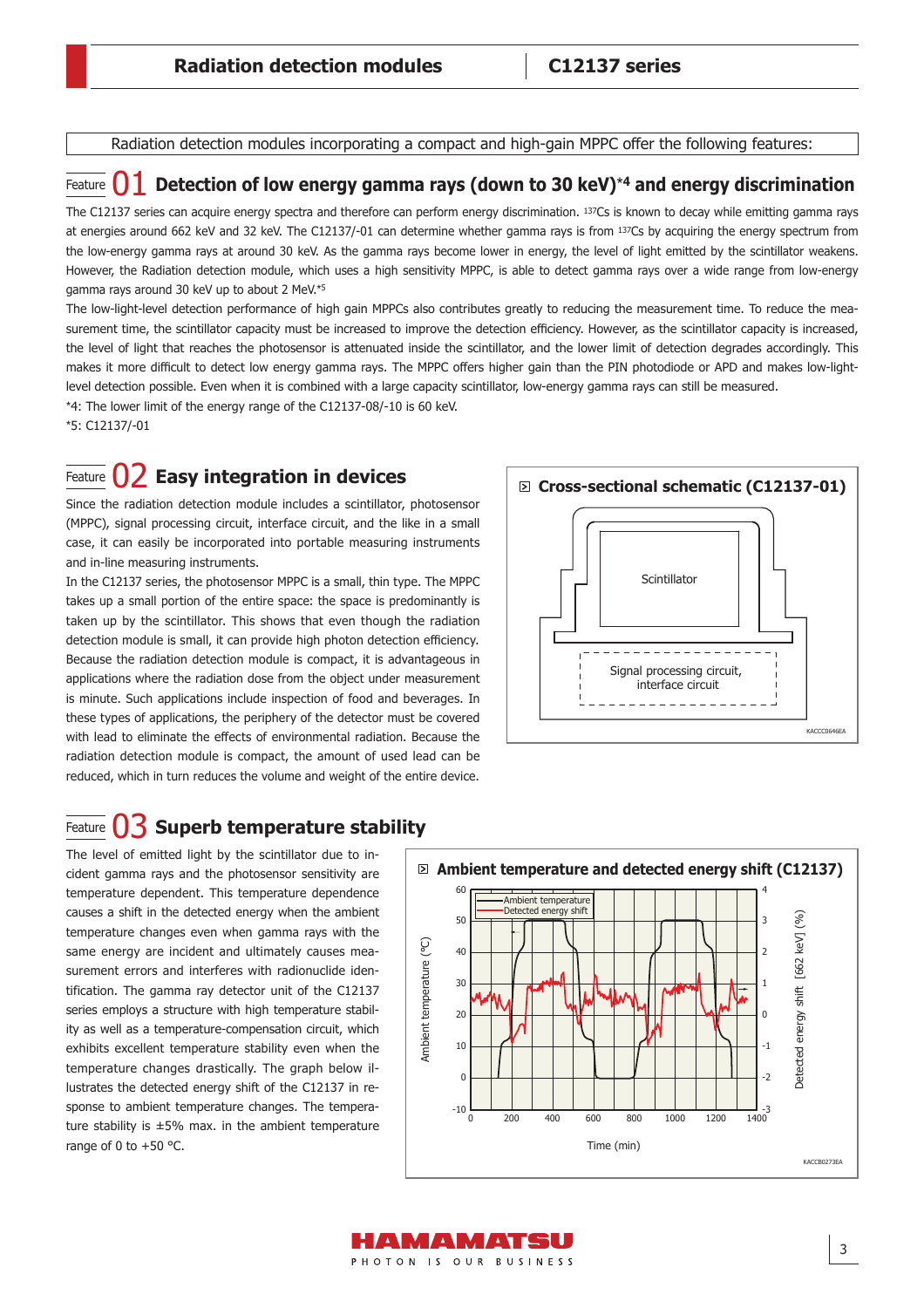#### **Sample software**

The C12137 series comes with sample evaluation software for inifial evaluation.

The software provides basic functions for setting measurement conditions, acquiring and saving data, and drawing graphs\*5, etc. To help you develop your own application software for operating the radiation detection module integrated in your equipment, function specifications and sample software source code are also provided.

\*5: A1 USB type

#### [Figure 3] Sample software



■ USB type RS-232C type

| COM port COM1<br><b>Disconnect</b> |                      | <b>Baud rate</b> | 115200<br>$\overline{ }$ | Setting                |
|------------------------------------|----------------------|------------------|--------------------------|------------------------|
| Radiation dose rate                | Index value          |                  |                          |                        |
| 3550 nSv/h                         | 1                    | Get              | <b>Reset Data</b>        |                        |
| <b>Temperature information</b>     |                      |                  |                          |                        |
| 24.6 °C                            |                      | Get              |                          |                        |
| <b>Get Stop</b><br>V Auto          |                      |                  |                          |                        |
| <b>Spectrum Data</b>               |                      |                  |                          |                        |
| Save                               | Update spectrum data |                  |                          |                        |
| Data being generated               |                      |                  |                          | <b>Measurment time</b> |
| Confirmed data                     |                      |                  |                          |                        |

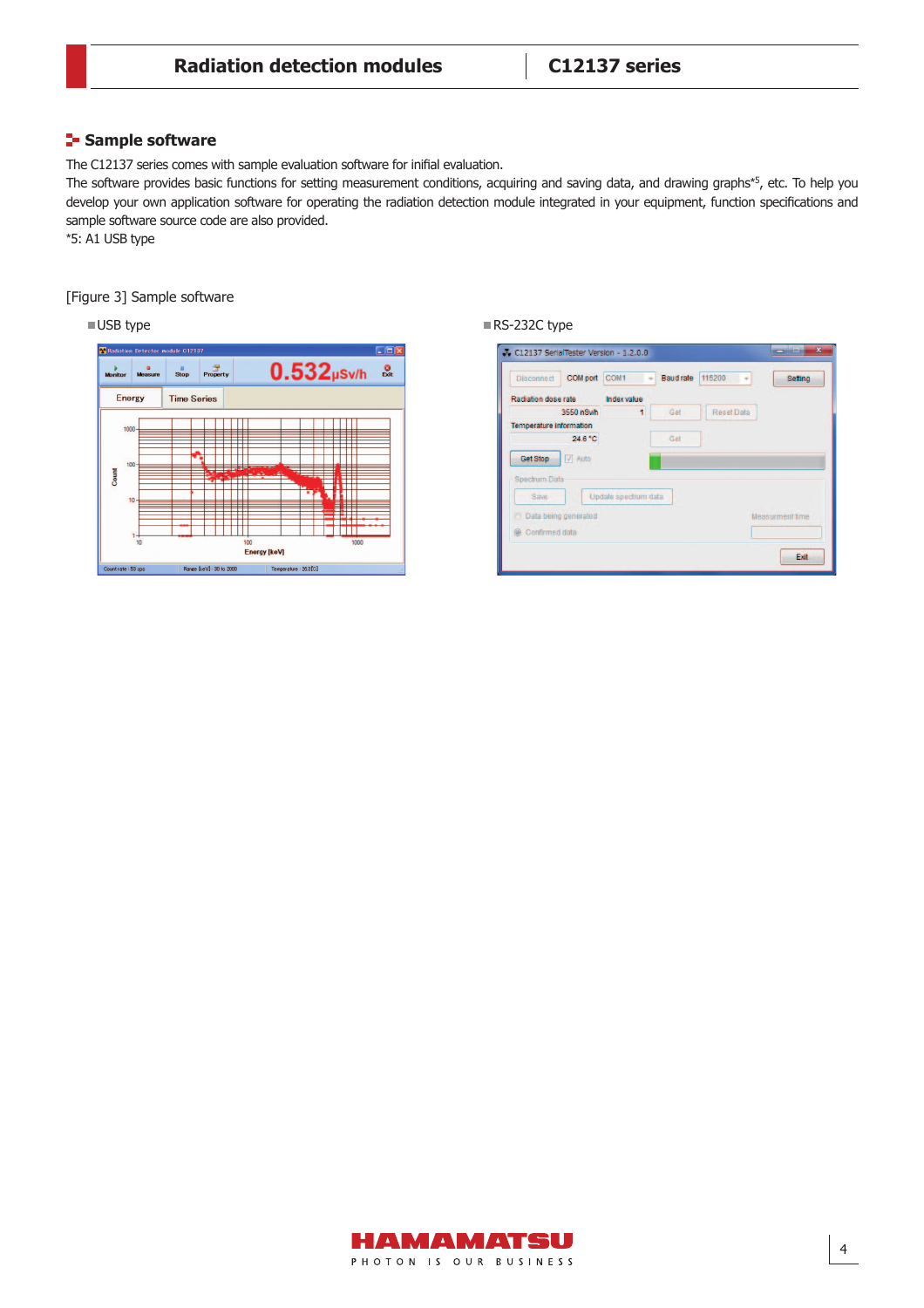**Dimensional outlines (unit: mm)**





KACCA0339EA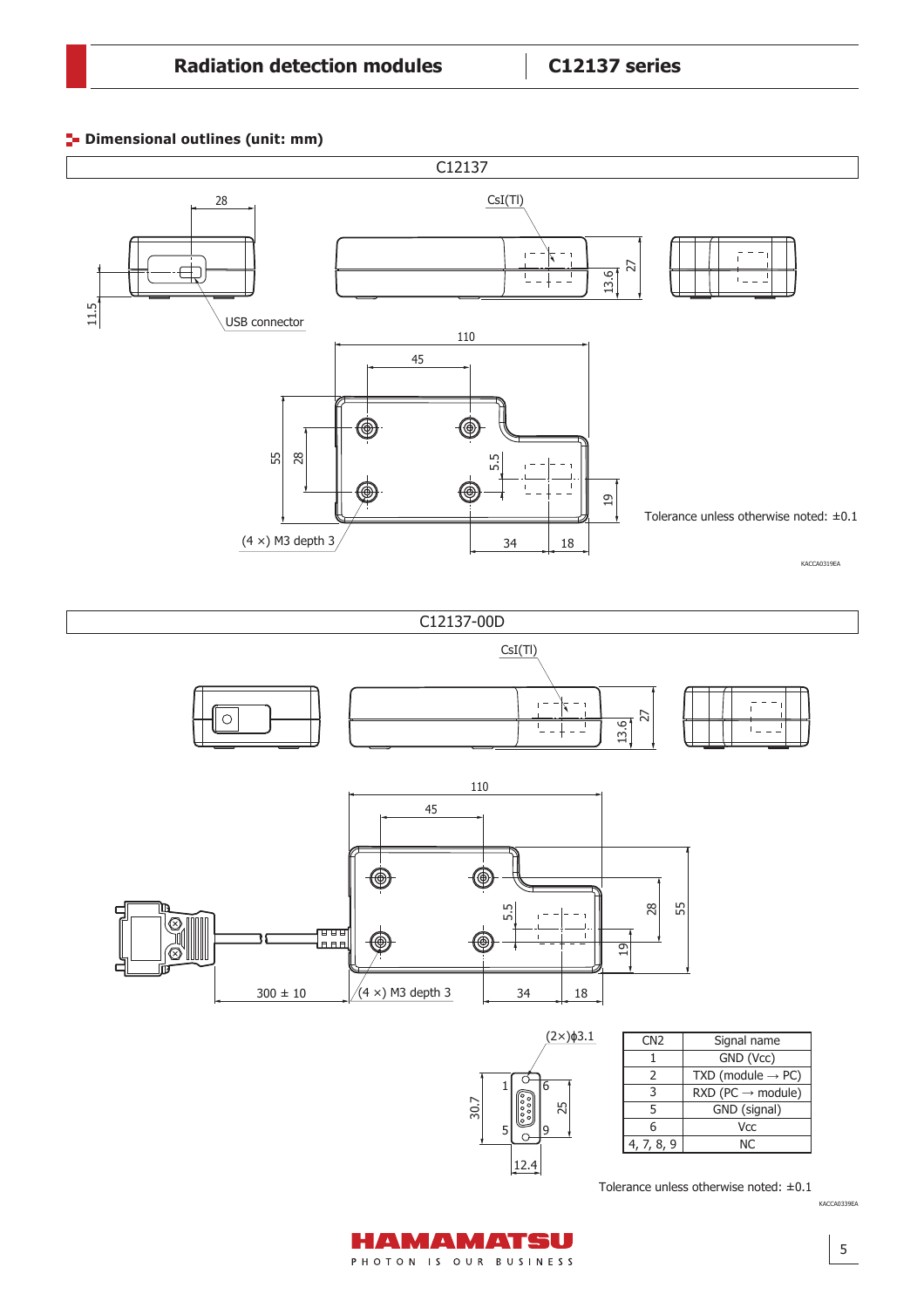

Tolerance unless otherwise noted: ±0.1

KACCA0320EA

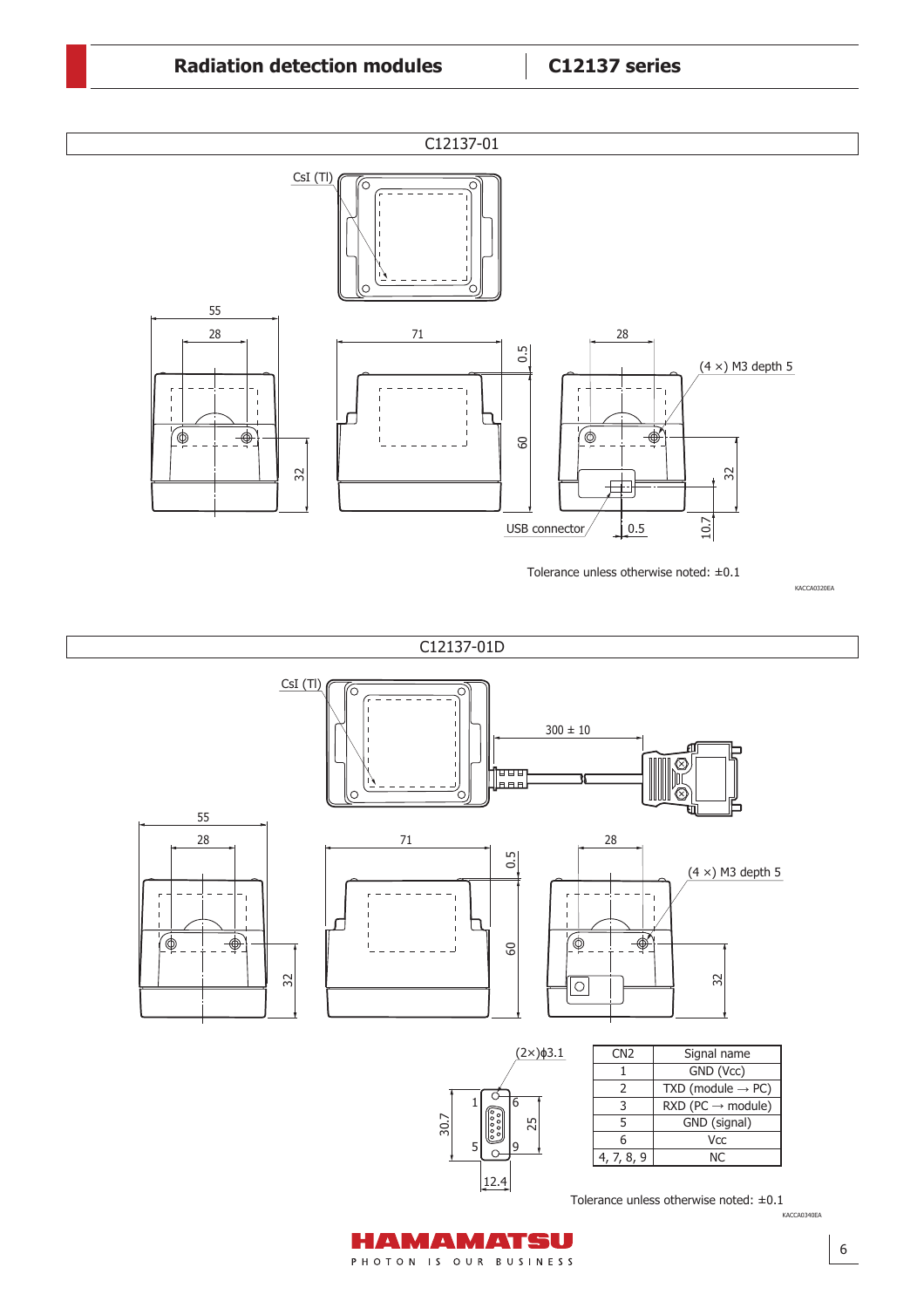## **Radiation detection modules C12137 series**



KACCA0341EA Tolerance unless otherwise noted: ±0.1



AMAMATSU PHOTON IS OUR BUSINESS KACCA0342EA

7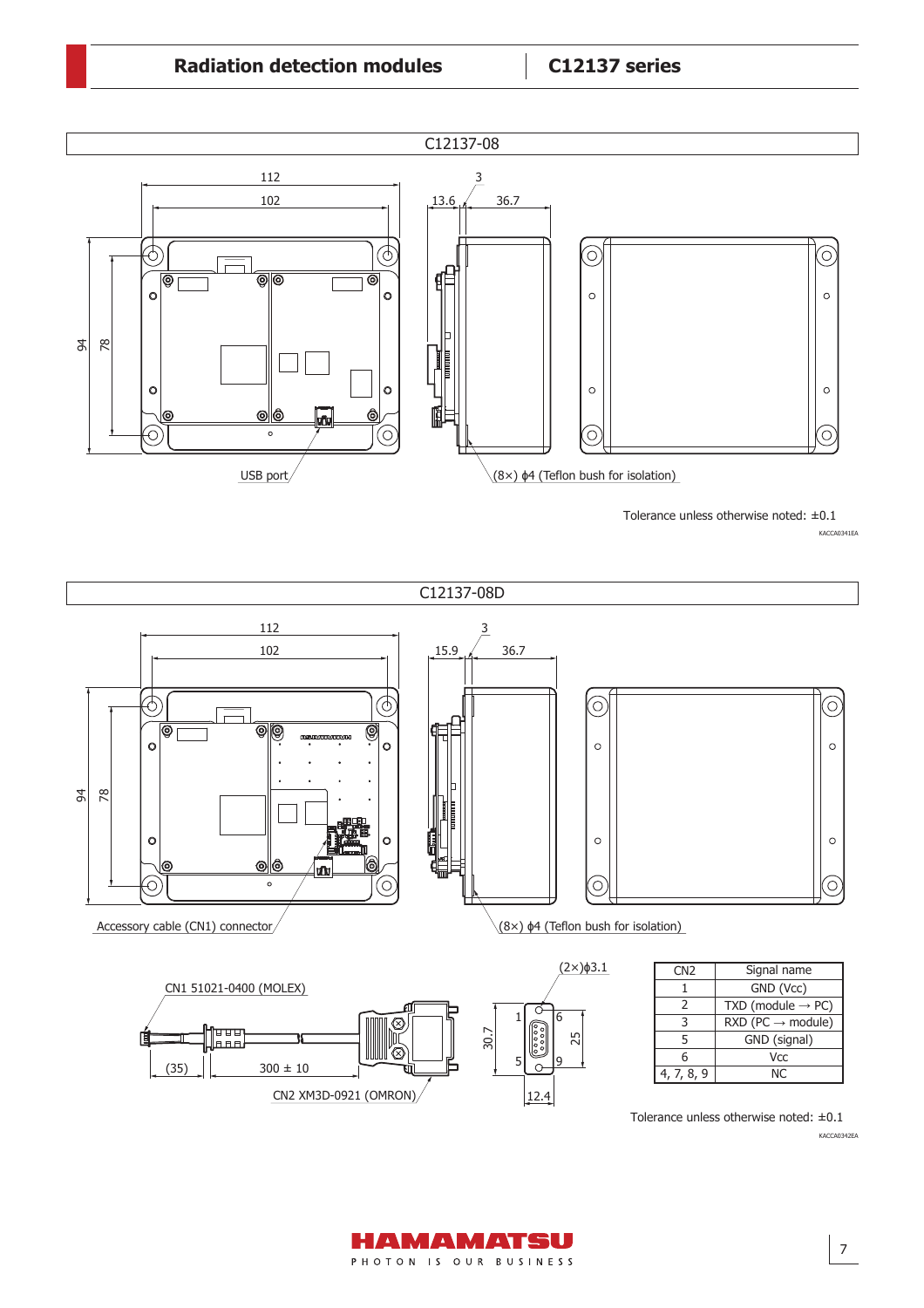

Tolerance unless otherwise noted: ±0.1

KACCA0343EA